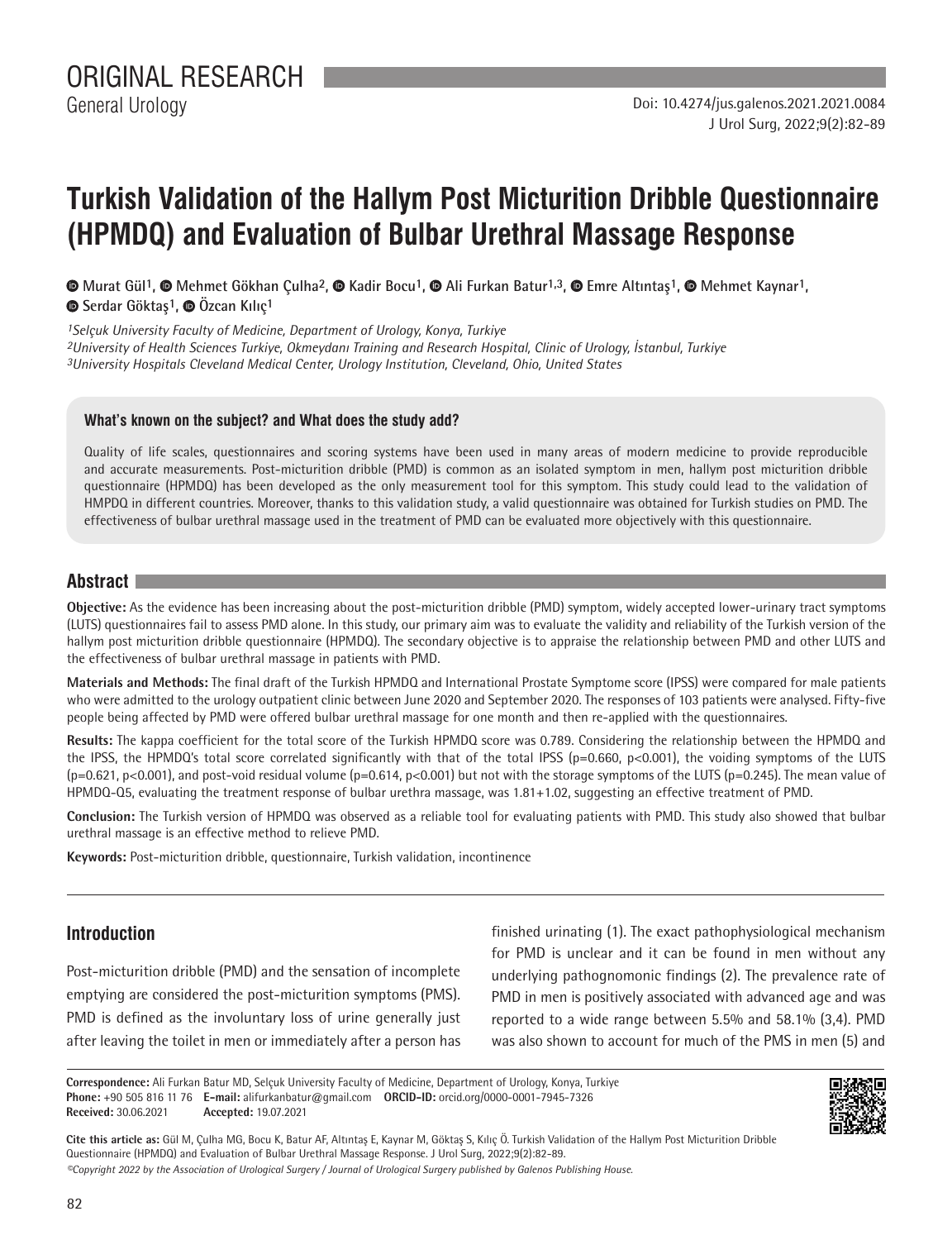it was postulated that PMD is perhaps one of the most common lower urinary tract symptoms (LUTS) (5,6).

The universally accepted questionnaires, such as the Danish Prostatic Symptom score (DAN ‐ PSS ‐ 1), and the International Prostate Symptom score (IPSS) developed for diagnosis, treatment, follow-up of LUTS (7,8). PMS has always been evaluated together with other LUTS in these questionnaires. However, an isolated questionnaire for PMD was lacking and out of the researchers' interest. As the recent epidemiologic studies, including TAMUS and EpiLUTS demonstrated higher rates of PMD prevalence (4,9,10), Jeong et al. (11) Developed and validated a five-item questionnaire, Hallym Post Micturition Dribble Questionnaire (HPMDQ), as a symptom assessment tool for PMD in 2019. This questionnaire's original language is Korean and has not yet been validated in any other language, but the authors also published the English version in the same study (11).

Our primary aim in this study was to evaluate the reliability and validity of the Turkish version of the HPMDQ. The secondary purpose was to evaluate the relationship between PMD and other LUTS using this questionnaire and to show whether there is a correlation between HPMDQ scoring and IPSS.

# **Materials and Methods**

The validation and reliability study of HPMDQ Turkish was conducted between June 2020 and September 2020 at the urology outpatient clinic. This study was approved by the Selcuk University Faculty of Medicine Ethics Committee with the decision number 2020/260. In addition, written informed consent was obtained from each participant, and detailed information about the study was included.

## **HPMDQ**

HPMDQ is the first developed questionnaire specific to PMD. Question-1(Q1) evaluates the frequency of dribbling, question-2(1.1) [Q2 (1.1)] evaluates the amount of dribbling, question-3(Q3) evaluates the discomfort the dribbling caused, question-4(Q4) evaluates the quality of life and question-5(Q5) evaluates the post-treatment improvement. Each question consists of four answers scoring between 0 to 3 points (11). In the case of Q5, it is applied only after the suggested treatment.

## **IPSS**

The first official tool to systematically evaluate and measure LUTS is the American Urology Association Symptom Index (AUA-7). It consists of seven items that question frequency, urgency, nocturia, weak stream, intermittent stream, straining, and incomplete emptying sensation. Each item has five different

responses rated between 0 and 5 points and with a total score of 35 points (12). Later on, the World Health Organization's International Consultation on Benign Prostatic Hyperplasia (BPH) added a quality of life item to AUA-7 and constituted the IPSS (8). IPSS is a self-administered questionnaire, and with this aspect, it is an easy-to-apply screening and diagnostic tool. This symptom inquiry index, whose original version is in English, has been translated into their languages by many countries, validated, and widely used for LUTS (13).

#### **The Translation Process**

Before beginning translation, a author in developing and validating the original HPMDQ (Lee WK) was contacted to request his approval to translate the English version of the questionnaire into Turkish (Supplementary File 1). Having secured this permission, the translation process began, involving extensive linguistic transformation in multiple stages. First, the HPMDQ was sent to a professional translation centre to be translated into Turkish by two independent native Turkishspeaking translators fluent in English. Arrangements were also made for two urologists (MG and MGÇ) work with the translators to provide medical advice regarding the development of the Turkish text. Thereafter, the translated text was rearranged to make it more understandable and to cover different educational and socio-cultural levels. In the next step, the final Turkish version of the HPMDQ was interpreted back into English by two independent translators who speak professional Turkish and whose native language is English. These translations were subsequently revised, and minimal corrections were made. For verification, a pilot test was then trialed with five participants with PMD and the final alterations were performed. At this point, the Turkish HPMDQ was considered ready for use (Supplementary File 2).

#### **Study Design and Inclusion Criteria**

Study participants were recruited from the Selcuk University urology outpatient clinic, between June and September 2020. Men who could read and write in Turkish were included in the study, were mentally capable, and were aged 18 years or over. Patients under 18 years, female patients, patients unable to read or write in Turkish and those with a history of LUTS-related surgery (e.g., transurethral resection or internal urethrotomy) or taking active LUTS treatment, or having illness that was related to LUTS such as urinary tract infections, bladder stones and urethral strictures were excluded from the study. Clinical secretaries oversaw the completion of forms before the face-to-face interviews. Patients diagnosed with PMD were recommended bulbar urethral massage after voiding, and they were asked to complete the Turkish HPMDQ again one month later.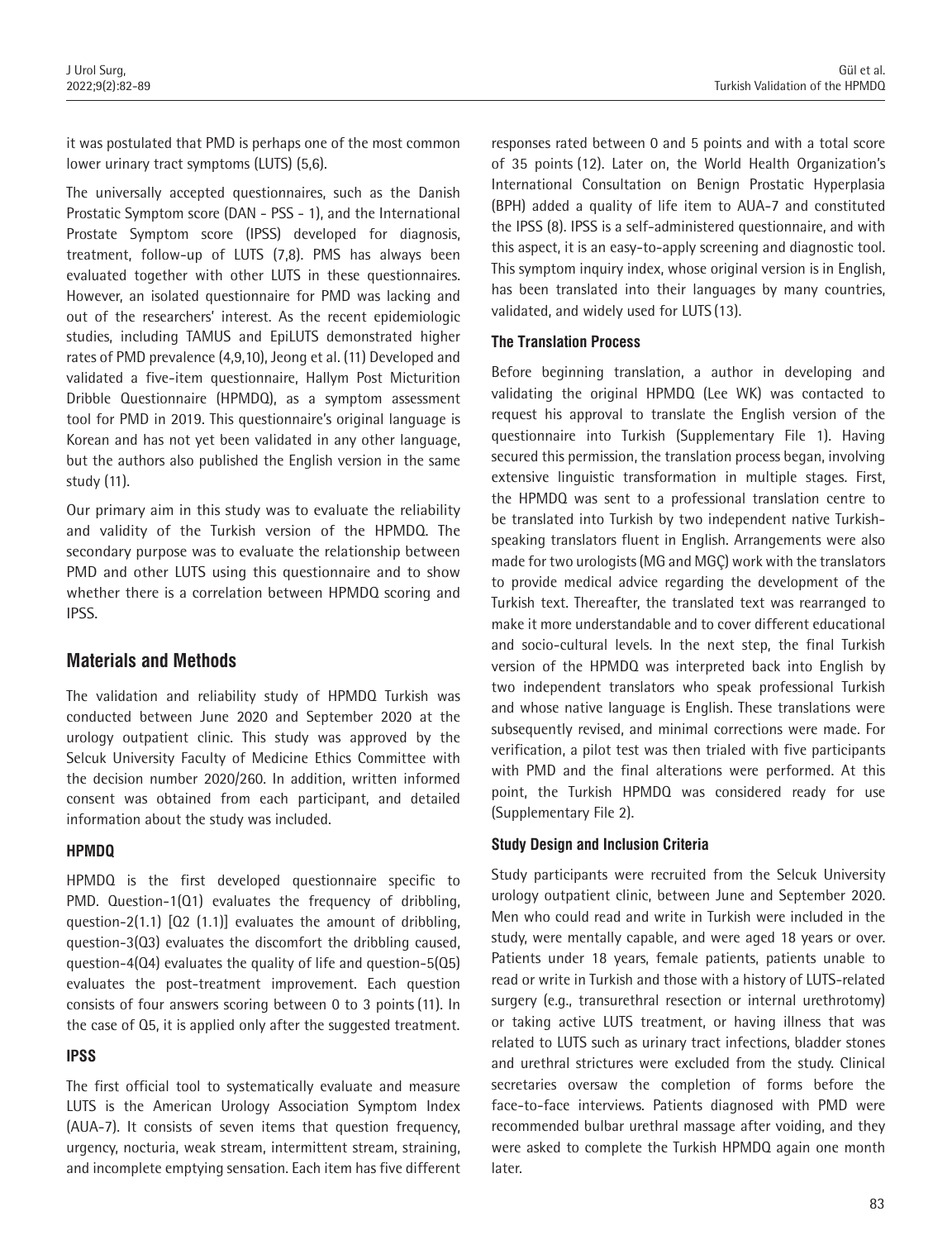#### **Statistical Analysis**

The reliability and validity of the Turkish HPMDQ were measured using internal consistency and test–retest statistical tools. To calculate the overlap in the HPMDQ response scores of the same people at different time points (i.e., initially and one month later), the intraclass correlation coefficient (ICC) was calculated for the aggregate scoring and the weighted Cohen's kappa was calculated for the scoring of each item. Concurrent validity was evaluated using correlation with the outer criteria (IPSS). Correlation coefficients of 0.1 weak, 0.3 medium and 0.5 strong were used, as proposed by Cohen.

Statistical analysis was completed using the IBM Statistical Package for the Social Sciences, version 22.0 (IBM SPSS Statistics). The level of significance was set at p<0.05, internal consistency reliability was evaluated using Cronbach's alpha, and test-retest reliability was assessed using the Wilcoxon signed-rank test. Spearman correlation analysis was used for simultaneous external validity. Consistency and reliability are assumed to be sufficient for values >0.70.

# **Results**

In total, 367 patients completed the Turkish HPMDQ and IPSS forms. Of these, 103 patients met the inclusion criteria, and their Turkish HPMDQs and IPSSs were evaluated. Of the participants, n=55 (52.3%) was affected by PMD (Q1≥1) and n=48 (45.7%) were found to be completely dry. The demographic data and clinical findings of the participants are summarized in Table 1. For the HPMDQ, Cronbach's alpha was 0.903, mean inter-item correlation was 0.727 an intraclass correlation coefficient was 0.903 (confidence interval 95%: 0.869-0.931) (Table 2).

No significant difference was found between the test and retest scores for the Turkish HPMDQ; the responses to each item mostly overlapped. The Turkish translation of this questionnaire thus has medium to good reliability. While the kappa coefficient for the individual item scores was 0.628-0.838, it was 0.789 for the total score for the Turkish HPMDQ (Table 3). The relationship

| Table 1. Demographic and clinical data of patients                                                                                                |                 |             |  |
|---------------------------------------------------------------------------------------------------------------------------------------------------|-----------------|-------------|--|
| Patient characteristics and findings<br>$(n=103)$                                                                                                 | Mean + SD       | Min-Max     |  |
| Age                                                                                                                                               | 49.74+15.99     | $18 - 85$   |  |
| Prostate volume (mL)                                                                                                                              | 60.59+27.67     | $27 - 155$  |  |
| $Q_{\text{max}}$ (mL/s)                                                                                                                           | $15.03 + 5.86$  | $1.70 - 32$ |  |
| $Q_{ave}$ (mL/s)                                                                                                                                  | $7.33 + 2.74$   | $2.40 - 12$ |  |
| Post-voiding residual urine (mL)                                                                                                                  | $59.22 + 51.68$ | $0 - 200$   |  |
| <b>IPSS</b> total score                                                                                                                           | $8.55 + 7.68$   | $0 - 30$    |  |
| IPSS: International Prostate Symptom Score; $Q_{\text{max}}$ : Maximum flow rate; $Q_{\text{max}}$ : Average<br>flow rate, SD: Standart deviation |                 |             |  |

between the HPMDQ and the IPSS, which is the most widely used tool for evaluating LUTS, was also investigated. Considering the concurrent validity, it was observed that the HPMDQ's total score correlated significantly with that of the total IPSS  $(p=0.660, p<0.001)$ , the voiding symptoms of the LUTS  $(p=0.621, p<0.001)$ p<0.001), and post-void residual volume (p=0.614, p<0.001) but not with the storage symptoms of the LUTS (p=0.245) (Table 4). The mean value of HPMDQ-Q5, evaluating the treatment response of bulbar urethra massage, was 1.81+1.02, suggesting an effective treatment of PMD.

# **Discussion**

According to the International Continence Society, PMD is described as "non-volitional loss of urine instantly after he or she has completed passing urine, generally leaving after the toilet for men or after outgoing the toilet for women" (1). It is a symptom of LUTS, but cannot be assessed with in the widely used symptom questionnaires such as IPSS, DAN-PSS-1 (14). These questionnaires have been validated to evaluate BPH or obstructive pathologies affecting the lower urinary system; nevertheless, they do not contain a query for PMD (12,15). Therefore, current literature is insufficient to evaluate PMD and lacks detailed reports of PMD compared with other urinary symptoms. Recently, Jeong et al. (11) Have developed a multidimensional tool (HPMDQ) to evaluate PMD; however, further studies must prove its clinical utility.

In this study, data obtained from patients PMD patients living in Turkey were used to evaluate the reliability and validity of the Turkish version of the HPMDQ. Test-retest reliability and interitem correlation were calculated to evaluate the reliability of the HPMDQ. The IIC for this study was 0.727, which ensured sufficient circumstances for clinical trials. For each matter in HPMDQ, weighted kappa parameters varying between 0.628 and 0.838 were found. The lowest weighted kappa parameter was for PMD, and the highest was for the fourth question (quality of life). The Cronbach  $\alpha$  value calculated as 0.903 was used for internal consistency and the questionnaire was found to be valid.

| Table 2. Internal consistency analysis for each HPMDQ item<br>and total score $(n=103)$                                                                                                                                                 |               |  |  |
|-----------------------------------------------------------------------------------------------------------------------------------------------------------------------------------------------------------------------------------------|---------------|--|--|
| <b>Items</b>                                                                                                                                                                                                                            | Mean + SD     |  |  |
| HPMDQ Q-1                                                                                                                                                                                                                               | $0.90 + 1.15$ |  |  |
| $HPMDO_0-2$                                                                                                                                                                                                                             | $1.17 + 1.39$ |  |  |
| $HPMDO_0-3$                                                                                                                                                                                                                             | $0.79 + 0.98$ |  |  |
| HPMDQ Q-4                                                                                                                                                                                                                               | $1.07 + 1.25$ |  |  |
| Total                                                                                                                                                                                                                                   | $3.92 + 4.12$ |  |  |
| HPMDQ: The Hallym Post Micturition Dribble Questionnaire; SD: Standart deviation,<br>Cronbach Alpha: 0.903, Inter-Item correlations: 0.727, Intraclass correlation coefficient:<br>0.903 (CI 95%: 0.869-0.931), CI: Confidence interval |               |  |  |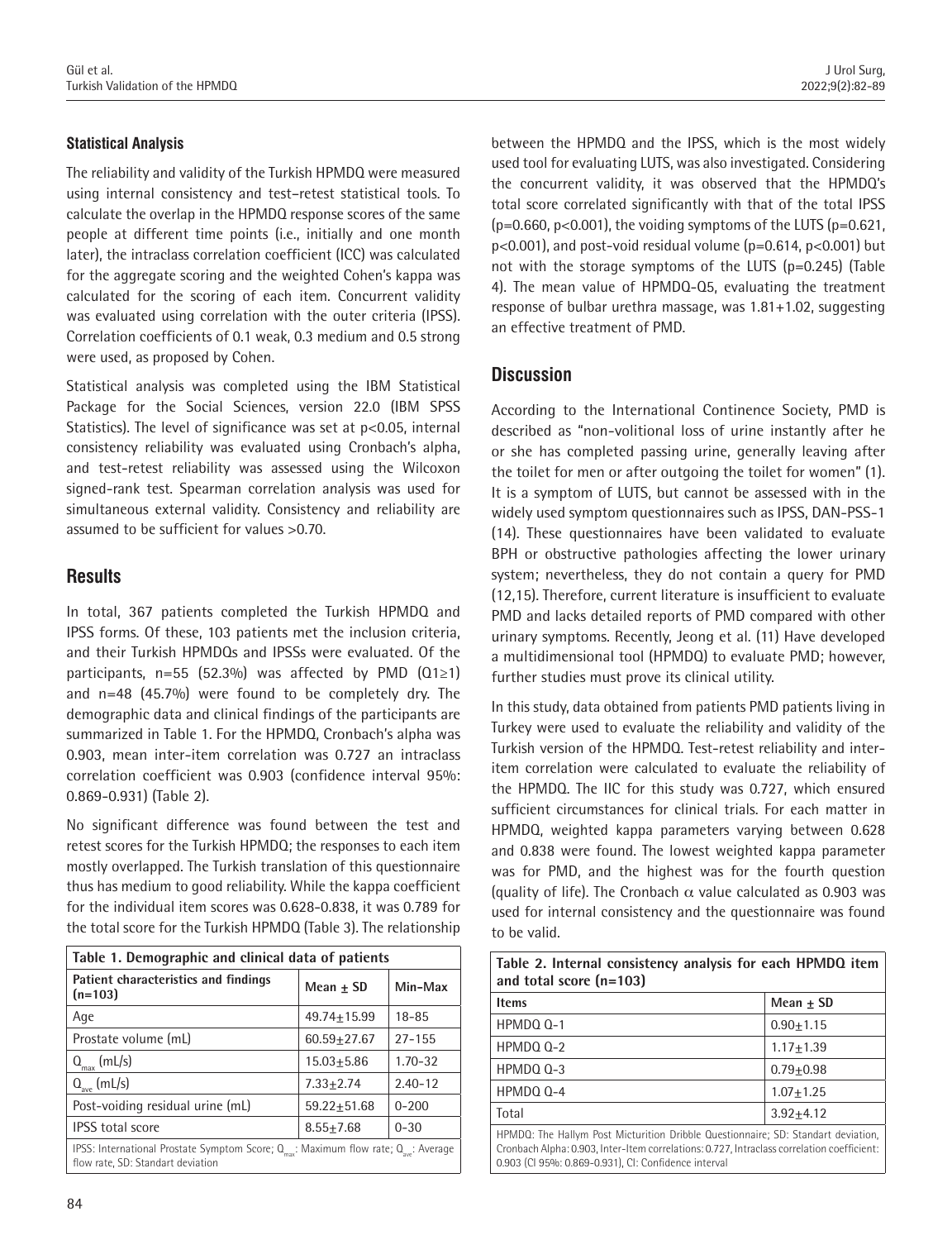Most of the previously published reports on PMD were related to its prevalence rather than its clinical significance. The prevalence of PMD in the male population has varied over a wide range in the literature. This could be caused by the various tools that were used to evaluate the PMD. Besides, some studies categorized patients as symptomatic if they had symptoms at least "sometimes", but some other studies defined the symptomatic patients as having symptoms at least "fairly often" (5,9). Nevertheless, more recent studies have shown that the prevalence rate of PMD are around 30-60% (4,9,10,16). In the HPMDQ development study, the prevalence rate of PMD in 2134 patients was found 51%, which is consistent with our findings as the 52.3% of the participants were symptomatic.

Previous studies have also shown that PMD is positively associated with aging men and BPH, but this symptom can also occur in young adults and impair the quality of life (16,17). While the enlargement of the prostate in aging men explains the pathophysiological mechanism of PMD, its occurrence in young and middle age indicates that other factors are interwoven in its pathophysiology. In a urodynamic study, it has been shown that the bulbocavernosus contraction insufficiency at the end of micturition causes PMD with pooling of urine in the bulbar

| Table 3. Test-retest reliability analysis for the Turkish HPMDQ                                      |                            |                  |                               |
|------------------------------------------------------------------------------------------------------|----------------------------|------------------|-------------------------------|
| PMD $(+)$ $(n=55)$                                                                                   | <b>First test</b><br>score | Re-test<br>score | Weighted kappa<br>coefficient |
| HPMDO 0-1                                                                                            | $1.69 + 0.77$              | $1.04 + 0.84$    | $0.829*$                      |
| HPMDQ Q-2                                                                                            | $2.18 + 1.17$              | $2.12 + 1.03$    | $0.628*$                      |
| HPMDQ Q-3                                                                                            | $1.47 + 0.88$              | $1.02 + 0.73$    | $0.793*$                      |
| HPMDQ Q-4                                                                                            | $2.00 + 1.02$              | $2.00 + 0.98$    | $0.838*$                      |
| Total                                                                                                | $7.35 + 2.53$              | $5.62 + 2.63$    | $0.789*$                      |
| PMD: Post micturition dribble, HPMDQ: The Hallym Post Micturition Dribble<br>Questionnaire, *p<0.001 |                            |                  |                               |

urethra (18). In several different studies, it was thought that the weakening of the urethra-corpora cavernosal reflex with a similar mechanism could cause both erectile dysfunction and PMD and that these two diseases were found to be related to each other (19,20).

Regarding the clinical significance of PMD, the data on literature is scarce. In the BACH study, post micturition symptoms were more closely associated with voiding symptoms than the storage symptoms (5). Similarly, Jeong et al. (11) found that the HPMDQ total score was significantly correlated with the voiding symptoms of LUTS, PVR and prostate size but not with the irritative (storage) symptoms of LUTS. In a Japanese-men based study, PMD did not show a significant association with prostate volume and peak flow rate (16). In our study, PMD showed a significant correlation with total IPSS score, voiding symptoms of LUTS and PVR, indicating that the Turkish version of HPMDQ can reflect PMD well, as in the original development study.

Considering the treatment options for PMD, bulbar urethral massage and pelvic floor exercise (PFE) are the recommended treatment strategies. The rationale behind these treatments is based on the hypothesis that weakened pelvic floor muscle might induce PMD. It was shown that while bulbar urethral massage may show immediate treatment effect, PFE may need a longer time to take effect (3 to 6 months) (21,22). In this study, we recommended bulbar urethral massage method to patients and found that it is an effective and safe method for relieving PMD. Currently, no pharmacological treatment has been established to relieve PMD, but recently a 75 mg udenafil has been introduced as an effective treatment for PMD (23).

Several factors may limit the extrapolation and transferability of the findings from this study. First, we did not include female patients as PMD is seen in males more common and the original

| Table 4. Spearman correlation analysis and concurrent validity between HPDMQ and IPSS                                |             |             |                        |                  |            |
|----------------------------------------------------------------------------------------------------------------------|-------------|-------------|------------------------|------------------|------------|
| <b>Items</b>                                                                                                         | $p/r$ value | <b>IPSS</b> | <b>Prostate volume</b> | $Q_{\text{max}}$ | <b>PVR</b> |
| HPMDQ Q-1                                                                                                            |             | < 0.001     | 0.024                  | 0.041            | 0.003      |
|                                                                                                                      |             | 0.652       | 0.399                  | $-0.363$         | 0.501      |
| HPMDQ Q-2                                                                                                            | n           | < 0.001     | 0.015                  | 0.144            | < 0.001    |
|                                                                                                                      |             | 0.520       | 0.427                  | $-0.264$         | 0.615      |
| HPMDQ Q-3                                                                                                            | Ŋ           | < 0.001     | 0.035                  | 0.006            | 0.017      |
|                                                                                                                      |             | 0.650       | 0.374                  | $-0.476$         | 0.418      |
| $HPMDO_0-4$                                                                                                          |             | < 0.001     | 0.080                  | 0.251            | 0.005      |
|                                                                                                                      |             | 0.559       | 0.314                  | $-0.209$         | 0.484      |
|                                                                                                                      |             | 0.027       | 0.122                  | 0.268            | 0.452      |
| HPMDQ Q-5                                                                                                            |             | 0.218       | $-0.279$               | 0.202            | 0.138      |
| Total                                                                                                                |             | < 0.001     | 0.009                  | 0.035            | < 0.001    |
|                                                                                                                      |             | 0.660       | 0.453                  | $-0.373$         | 0.614      |
| IPSS: International Prostate Symptom Score; $Q_{\text{max}}$ : Maximum flow rate; PVR: Post-void residual urine (mL) |             |             |                        |                  |            |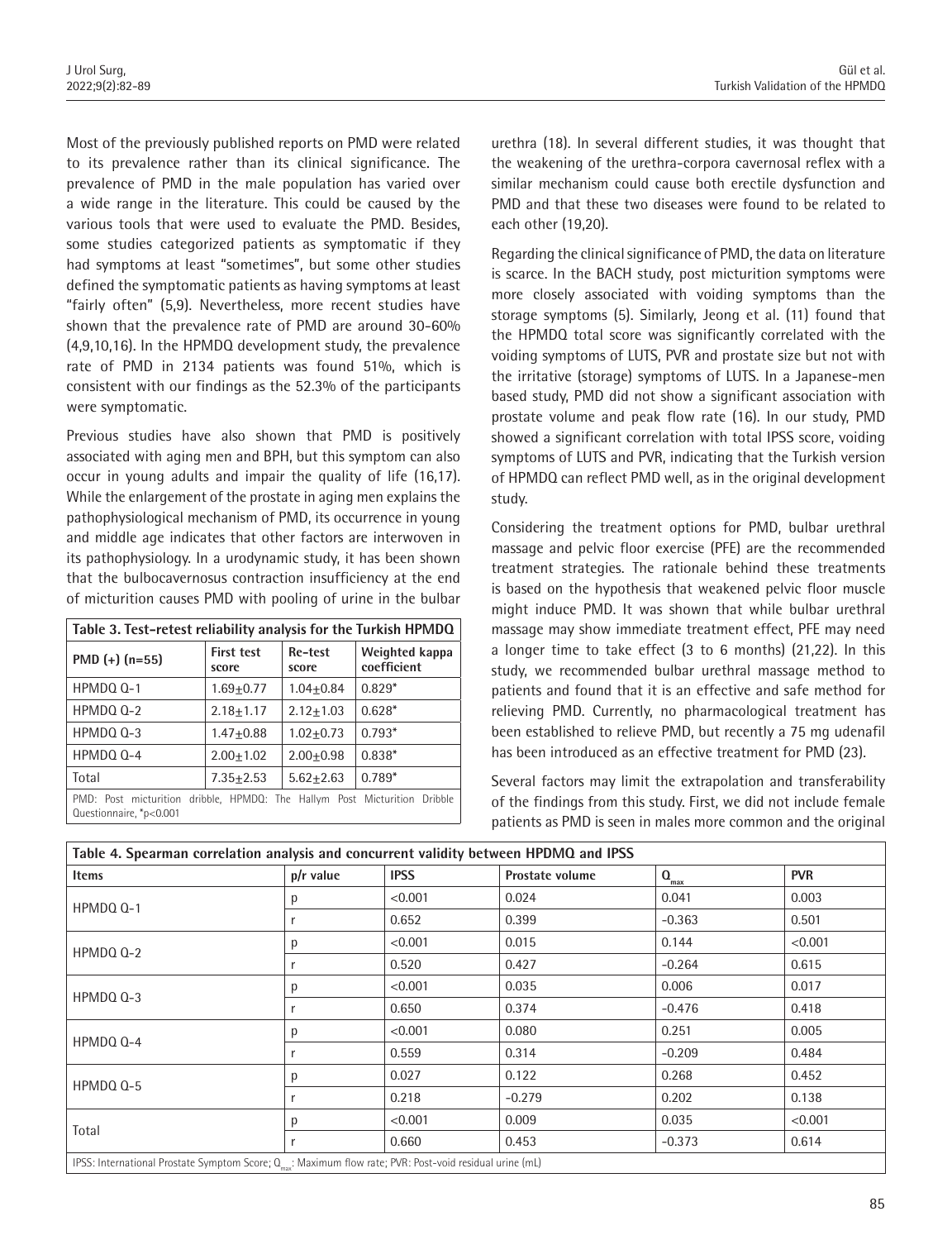symptom assessment tool (HPMDQ) was developed for male patients with LUTS (11). Second, we did not use a paper test to evaluate the quantity of PMD, instead we relied on the selfassessments of the patients with PMD. Third, to evaluate the fifth question, only bulbar urethral massage was suggested as a treatment method. Although PFE was shown to be more effective than bulbar urethral massage in relieving PMD, bulbar urethral massage has also proven itself as a simple and effective self-help technique in the literature (24,25).

# **Conclusion**

The Turkish version of the HMPDQ, which allows the evaluation of different aspects of PMD (frequency, severity, amount and discomfort), has been developed and has been identified as a reliable tool in evaluating patients with PMD. PMD was also significantly correlated with IPSS scores, which generally assess the severity of LUTS. This study also showed that bulbar urethra massage is an effective method to relieve PMD. This simple questionnaire would aid researchers in clinical studies and facilitate the understanding of medical applications' responses to among Turkish-speaking patients with PMD.

#### **Ethics**

**Ethics Committee Approval:** This study was approved by the Selcuk University Faculty of Medicine Ethics Committee with the decision number 2020/260.

**Informed Consent:** Written informed consent was obtained from each participant, and detailed information about the study was included.

**Peer-review:** Externally peer-reviewed.

#### **Authorship Contributions**

Surgical and Medical Practices: K.B., A.F.B., Ö.K., Concept: M.G., A.F.B., M.K., S.G., Design: A.F.B., M.K., S.G., Ö.K., Data Collection or Processing: K.B., E.A., Analysis or Interpretation: M.G.Ç., M.K., Ö.K., Literature Search: E.A., Writing: M.G., K.B., A.F.B.

**Conflict of Interest:** No conflict of interest was declared by the authors.

**Financial Disclosure:** The authors declare that they have no relevant financial.

## **References**

- 1. Abrams P, Cardozo L, Fall M, Griffiths D, Rosier P, Ulmsten U, Van Kerrebroeck P, Victor A, Wein A; Standardisation Sub-Committee of the International Continence Society. The standardisation of terminology in lower urinary tract function: report from the standardisation sub-committee of the International Continence Society. Urology 2003;61:37-49.
- 2. Furuya S, Yokoyama E. [Urodynamic studies on postmicturition dribble]. Hinyokika Kiyo 1983;29:395-400.
- 3. Wang Y, Hu H, Xu K, Wang X, Na Y, Kang XJIuj. Prevalence, risk factors and the bother of lower urinary tract symptoms in China: a population-based survey Int Urogynecol J 2015;26:911-919.
- 4. Pöyhönen A, Auvinen A, Koskimäki J, J, Hakama M, Tammela TL, Häkkinen JT. Prevalence and bother of postmicturition dribble in Finnish men aged 30-80 years: Tampere Ageing Male Urologic Study (TAMUS). Scand J Urol Nephrol 2012;46:418-423.
- 5. Maserejian NN, Kupelian V, McVary KT, Doshi M, Link CL, McKinlay JBJBi. Prevalence of post-micturition symptoms in association with lower urinary tract symptoms and health‐related quality of life in men and women. BJU Int 2011;108:1452-1458.
- 6. Irwin DE, Milsom I, Hunskaar S, Reilly K, Kopp Z, Herschorn S, Coyne K, Kelleher C, Hampel C, Artibani W, Abrams P. Population-based survey of urinary incontinence, overactive bladder, and other lower urinary tract symptoms in five countries: results of the EPIC study. Eur Urol 2006;50:1306- 1315.
- 7. Hansen B, Flyger H, Brasso K, Schou J, Nordling J, Thorup Andersen J, Mortensen S, Meyhoff HH, Walter S, Hald T. Validation of the selfadministered Danish Prostatic Symptom Score (DAN-PSS-1) system for use in benign prostatic hyperplasia. Br J Urol 1995;76:451-458.
- 8. Cockett AJTSICoBPH. The second international consultation on benign prostatic hyperplasia (BPH). 1994;553.
- 9. Coyne KS, Sexton CC, Thompson CL, Milsom I, Irwin D, Kopp ZS, Chapple CR, Kaplan S, Tubaro A, Aiyer LP, Wein AJ. The prevalence of lower urinary tract symptoms (LUTS) in the USA, the UK and Sweden: results from the Epidemiology of LUTS (EpiLUTS) study. BJU Int 2009;104:352-360.
- 10. Ho LY, Chu PS, Consigliere DT, Zainuddin ZM, Bolong D, Chan CK, Eng M, Huynh DN, Kochakarn W, Lapitan MCM, Le DK, Le QD, Lee F, Lojanapiwat B, Nguyen BN, Ong TA, Reyes BJ, Santingamkun A, Tsang WC, Abrams P. Symptom prevalence, bother, and treatment satisfaction in men with lower urinary tract symptoms in Southeast Asia: a multinational, cross-sectional survey. World J Urol 2018;36:79-86.
- 11. Jeong HC, Ko KT, Yang DY, Lee WK, Lee SK, Cho ST, Oh CY, Cho JS, Kim JK, Han JH, Choo MS, Lee SH. Development and validation of a symptom assessment tool for postmicturition dribble: A prospective, multicenter, observational study in Korea. PLoS One 2019;14:e0223734.
- 12. Barry MJ, Fowler Jr FJ, O'Leary MP, Bruskewitz RC, Holtgrewe HL, Mebust WK, Cockett AT. The American Urological Association symptom index for benign prostatic hyperplasia. The Measurement Committee of the American Urological Association. J Urol 1992;148:1549-1557; discussion 1564.
- 13. Badía X, García-Losa M, Dal-Ré R. Ten-language translation and harmonization of the International Prostate Symptom Score: developing a methodology for multinational clinical trials. Eur Urol 1997;31:129-140.
- 14. Yang DY, Lee WKJI. A current perspective on post-micturition dribble in males. Investig Clin Urol 2019;60:142-147.
- 15. Schou J, Poulsen AL, Nordling J. The value of a new symptom score (DAN-PSS) in diagnosing uro-dynamic infravesical obstruction in BPH. Scandinavian journal of urology and nephrology. Scand J Urol Nephrol 1993;27:489-492.
- 16. Kobayashi K, Fukuta F, Masumori N. Prevalence of post-micturition dribble in Japanese men and its relationship with benign prostatic hyperplasia/ lower urinary tract symptoms. Low Urin Tract Symptoms 2019;11:O38-O41.
- 17. Corcoran M, Smith G, Chisholm GD. Indications for investigation of postmicturition dribble in young adults. Br J Urol 1987;59:222-223.
- 18. Stephenson TP, Farrar DJ. Urodynamic study of 15 patients with postmicturition dribble. Urology 1977;9:404-406.
- 19. Yang DY, Ko K, Lee SH, Cho JS, Lee SK, Shin TY, Lee WK. Postmicturition Dribble Is Associated with Erectile Dysfunction in Middle-Aged and Older Men with Lower Urinary Tract Symptoms. World J Mens Health 2018;36:263-270.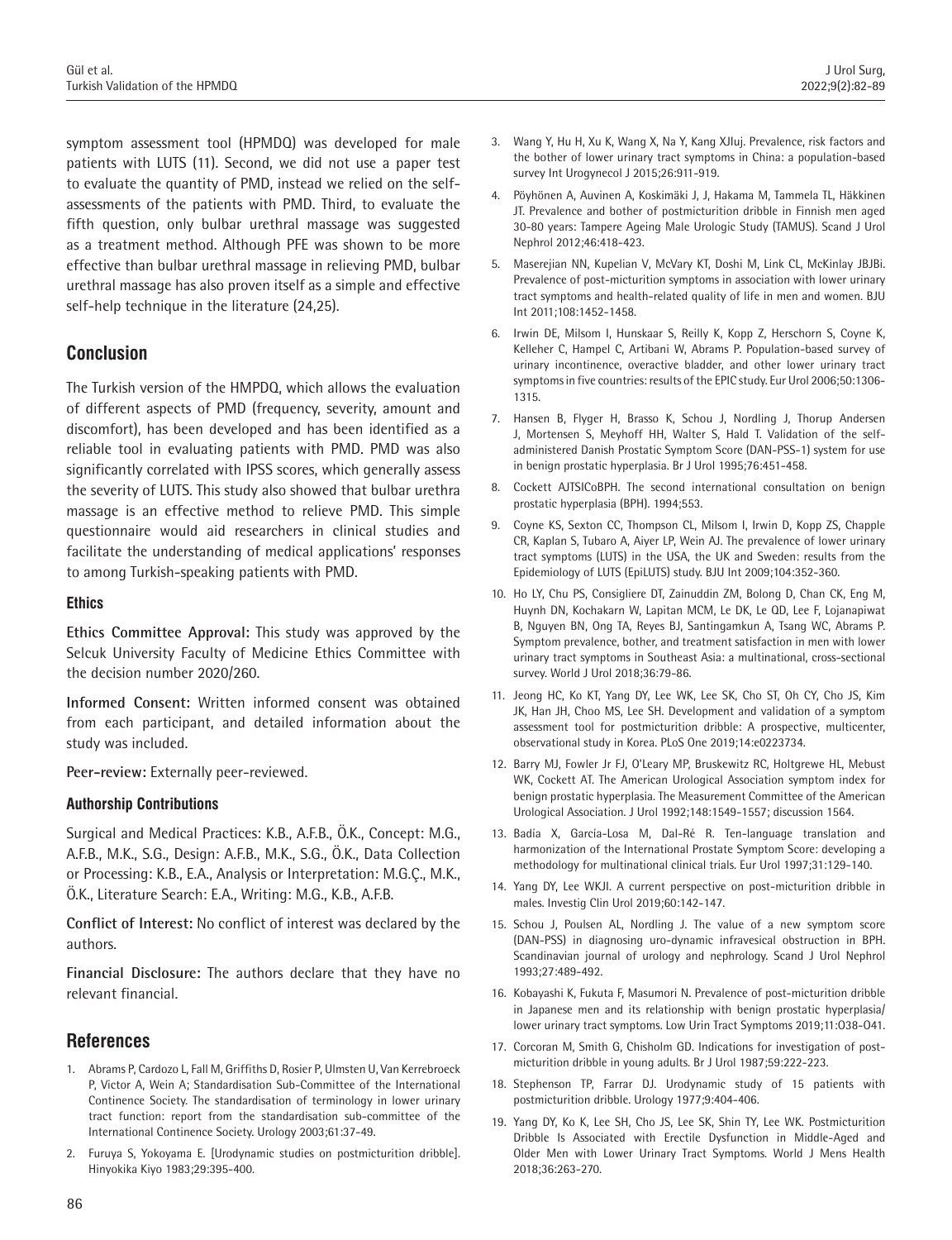- 20. Shafik A, Shafik IA, El Sibai O, Shafik AA. Study of the response of the penile corporal tissue and cavernosus muscles to micturition. BMC Urol 2008;8:4.
- 21. Bø K, Talseth T, Holme I. Single blind, randomised controlled trial of pelvic floor exercises, electrical stimulation, vaginal cones, and no treatment in management of genuine stress incontinence in women. BMJ (Clinical research ed). BMJ 1999;318:487-493.
- 22. Paterson J, Pinnock CB, Marshall VR. Pelvic floor exercises as a treatment for post-micturition dribble. Br J Urol 1997;79:892-897.
- 23. Ko K, Lee WK, Cho ST, Lee YG, Shin TY, Choo MS, Han JH, Lee SH, Oh CY, Cho JS, Jeong HC, Yang DY. Effect of udenafil administration on postmicturition dribbling in men: a prospective, multicenter, double-blind, placebocontrolled, randomized clinical study. Aging Male 2020;23:571-578.
- 24. Millard RJ. Bladder control: a simple self-help guide. MacLennan & Petty; 1995.
- 25. Robinson J. Post-micturition dribble in men: causes and treatment. Nurs Stand 2008;22:43-46.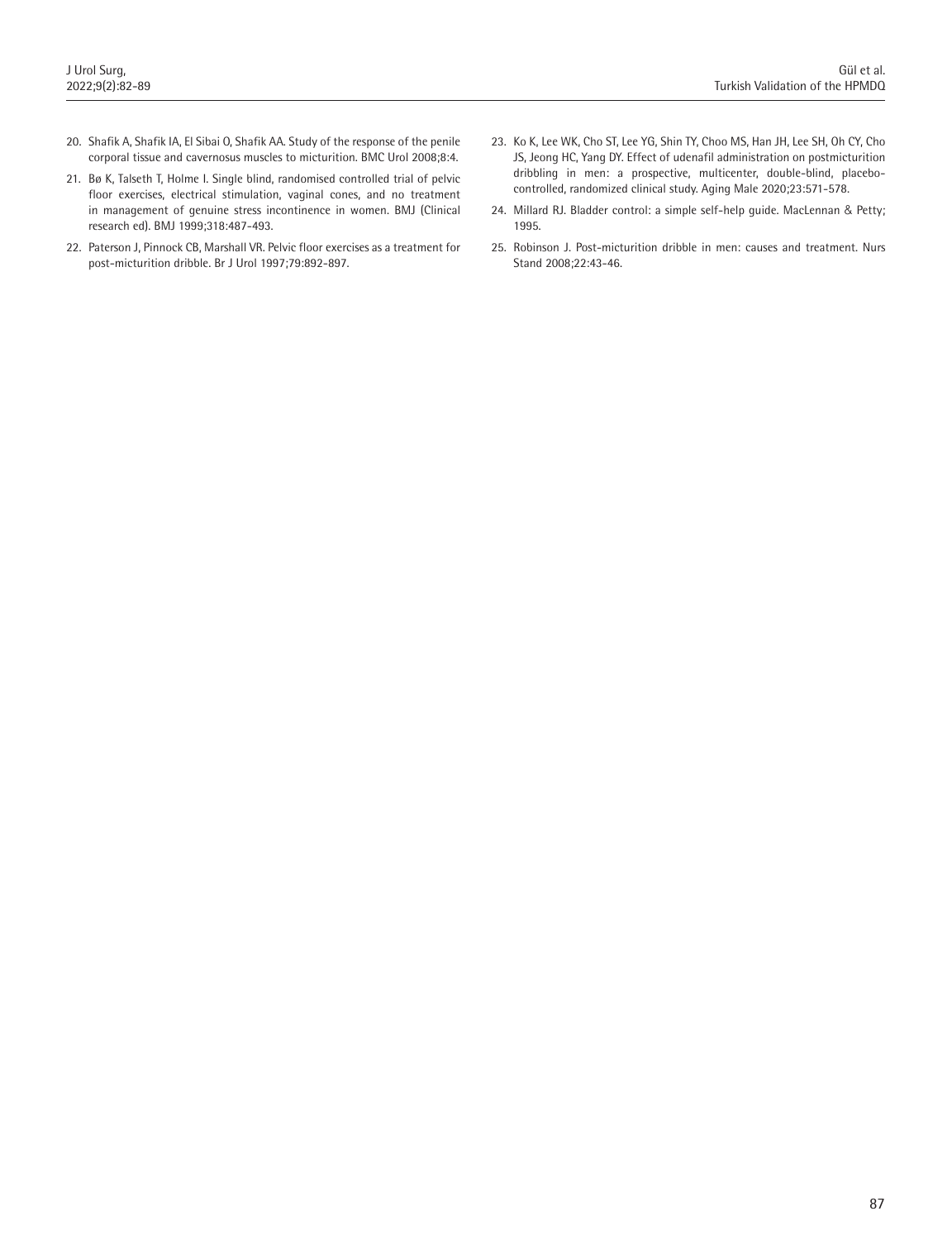| Supplementary File 1. The Hallym Post Micturition Dribble Questionnaire (HPMDQ)                                                                         |
|---------------------------------------------------------------------------------------------------------------------------------------------------------|
| 1. Over the last month, how often have you experienced dribbling after voiding when you feel you have finished urination?                               |
| 0: not at all                                                                                                                                           |
| 1: 1 out of 3 times                                                                                                                                     |
| 2: 2 out of 3 times                                                                                                                                     |
| 3. almost always or always                                                                                                                              |
| 2.(1.1) How much is dribbled urine after voiding?                                                                                                       |
| 1: immediately after voiding, a little                                                                                                                  |
| 2: immediately after voiding, a lot                                                                                                                     |
| 3: after wearing underwear, a little                                                                                                                    |
| 4: after wearing underwear, a lot                                                                                                                       |
| 3. Do you feel frustrated because of dribbling after voiding, when you feel you have finished urination?                                                |
| 0: not at all                                                                                                                                           |
| 1: slightly                                                                                                                                             |
| 2: moderately                                                                                                                                           |
| 3: a lot                                                                                                                                                |
| 4. If you were to spend the rest of your life with dribbling after voiding when you feel you have finished urination, how would you feel<br>about that? |
| 0: not dissatisfied                                                                                                                                     |
| 1: slightly dissatisfied                                                                                                                                |
| 2: moderately dissatisfied                                                                                                                              |
| 3: very dissatisfied                                                                                                                                    |
| 5. Compared to before treatment, have you experienced improvement in dribbling after voiding when you feel you have finished<br>urination?              |
| 0: not at all                                                                                                                                           |
| 1: slightly                                                                                                                                             |
| 2: moderately                                                                                                                                           |
| 3: a lot                                                                                                                                                |